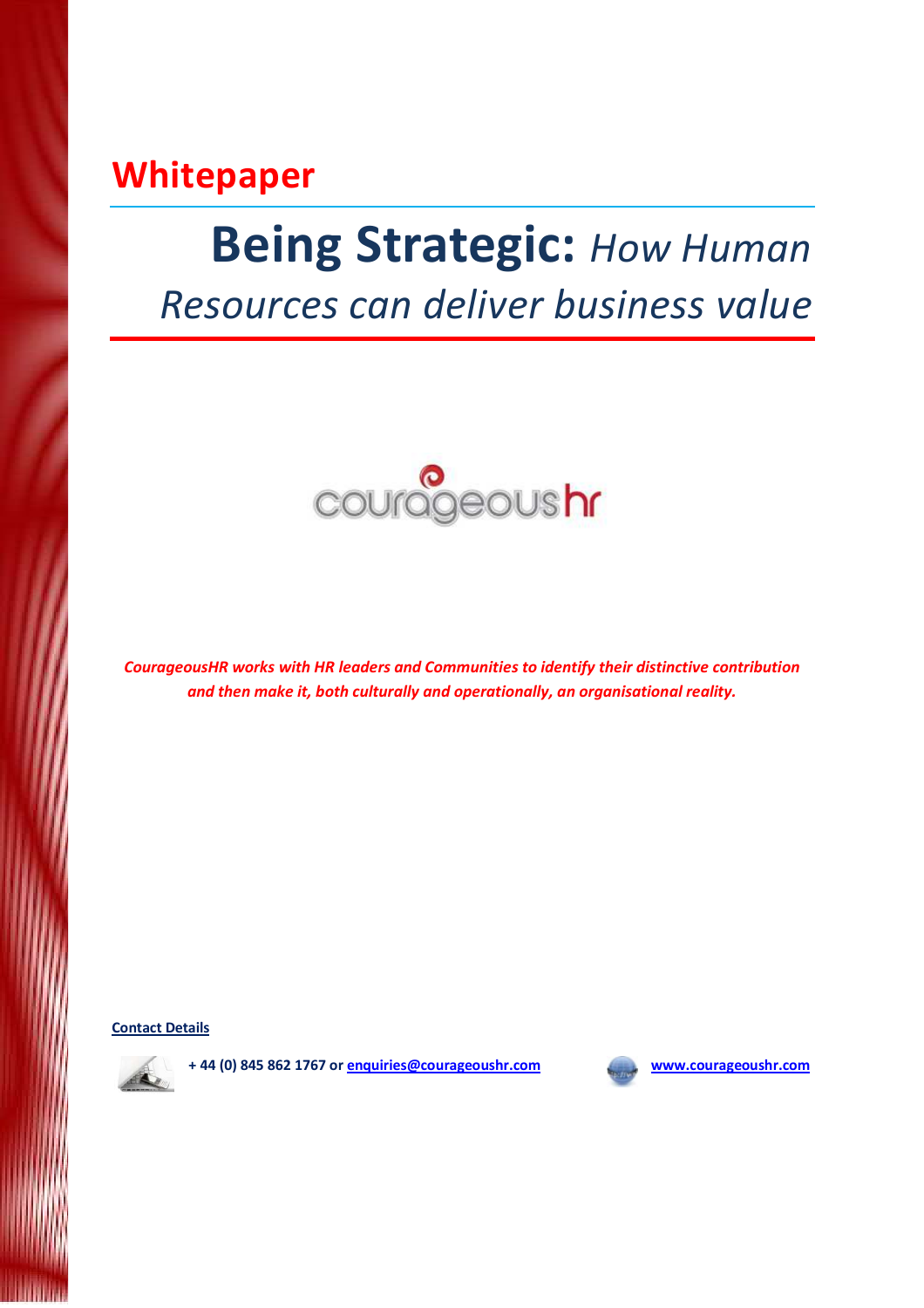

# Being Strategic: How Human Resources can deliver business value

Despite popular acceptance within the HR profession and much research, there remains little awareness and agreement as to what 'being strategic' actually means, let alone how it can (or should) be linked to delivering business value.

'Strategy' and 'strategic' are much misused words. The purpose of this Whitepaper is to:

- **E** set out how 'being strategic' actually can encompass personal knowledge, personal characteristics (including competencies) and a process
- **D** demonstrate what 'being strategic' can practically mean to an HR professional and their **Community**
- **I** showing how an organisations strategy can be powerfully linked (and therefore measured) to HR Deliverables.

# **Context**

While there are many definitions of strategy, a practical one is "the pattern or plan that integrates" an organisation's major goals, policies and action sequences into a cohesive whole" (Quinn).

A strategy can occur at different levels within an organisation e.g. corporate, business and function; as well as apply to different and often cross-level groupings e.g. geographical.

The purpose of a strategy is to "…help marshal and allocate an organisation's resources into a unique and viable posture based on its relative internal competencies and shortcomings, anticipated changes in the environment, and contingent moves by intelligent opponents" (Quinn). In other words, a strategy can

- **Provide a roadmap to the future**
- **Articulate an organisation's direction**
- **C** Create a benchmark to assess alternatives and prioritise resources
- $\blacksquare$  Provide a measure of success
- **Create a psychological sense of purpose for employees**

# Strategic Knowledge

The first element to being strategic is having an awareness of and being able to apply strategic models in an organisational context.

While there are hundreds of different strategic models – it is the second most popular management topic after Leadership – in CourageousHR's experience it is best to focus models that provide a balance of;

 $\Box$  Simplicity - enables their use with audiences that have a variety of strategic knowledge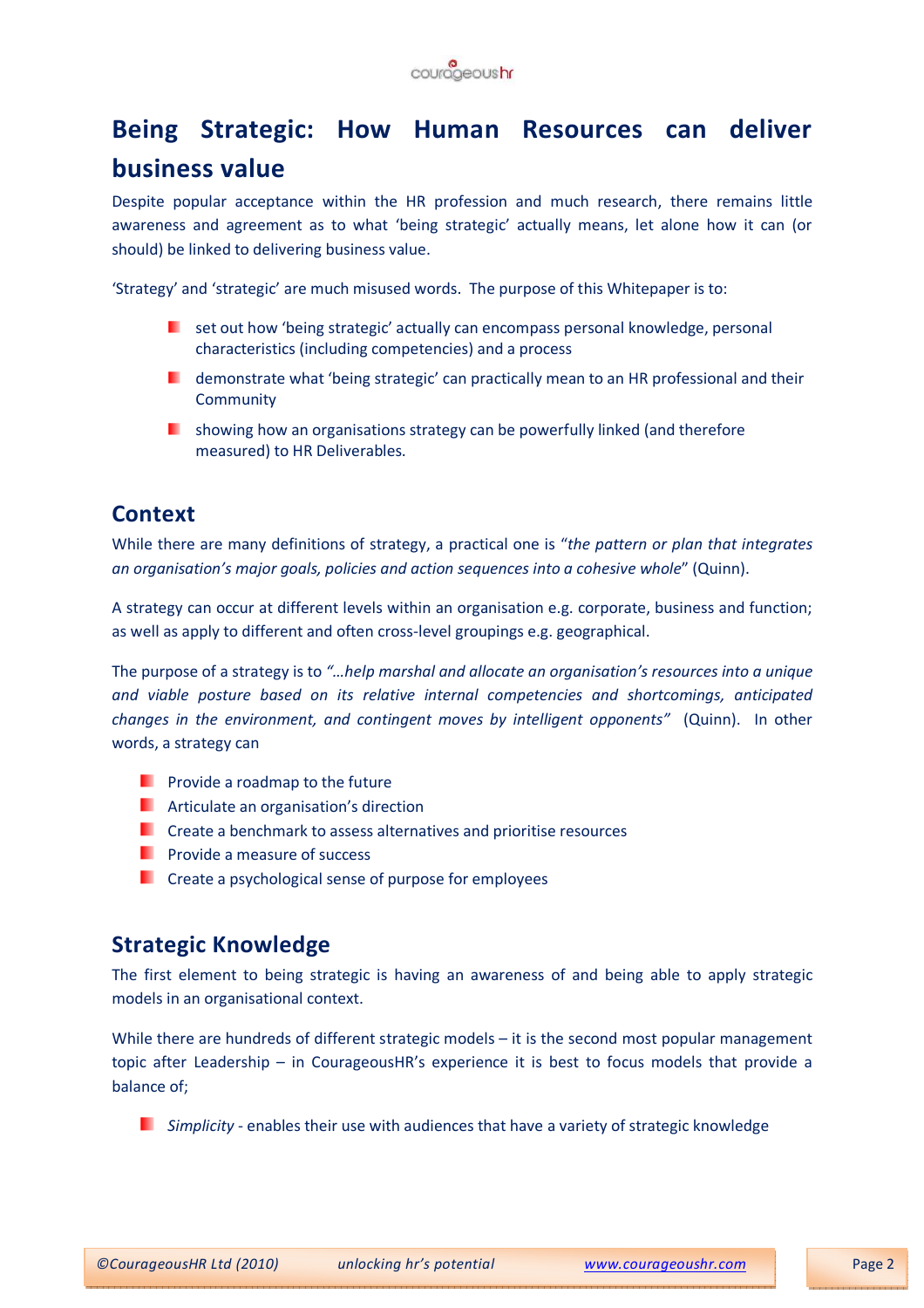

- **Insightfulness provides for understanding of both an organisations' existing and potential** strategy, as well as highlighting how tensions are created within an organisation which is made up of a number of different businesses
- **Practicality enables agreement to be turned into actions**
- **E** Common business language allows audiences from different cultures and backgrounds to communicate in a common language
- **Academic support to ensure the concept is well grounded.**

However, the use of any strategic model must always be tempered by the recognition that any organisation of any significant size is in itself complex and typically functions within complex environments. The purpose of such strategic models is therefore to support management decision making rather than providing a 'perfect' answer.

CourageousHR typically uses two academically well supported models known as the Product Life Cycle and Strategic Focus approaches. They both fall under the Contingent School, which recognises that the business world is neither static nor predictable and therefore seeks to explain and guide strategy dependent upon certain factors holding true, as opposed to 'best practice' models which in many ways are simplistic approaches to strategy as they assume a more stable and consistent view of the business world. Further information can be found in an accompanying Whitepaper.

In summary, strategic knowledge allows the HR Professional to draw upon a body of well tested research and communicate in a language that can be both readily understood and turned into action by all stakeholders.

# Strategic Orientation Characteristics

The second element to being strategic is demonstrating a set of personal characteristics that enables a HR Professional to apply their strategic knowledge in an organisational context. This 'strategic orientation' can be broken into personal traits, behaviours (or competencies) and cognitive skills.

#### Strategic orientation traits

HR Professionals who have a strategic orientation will typically show the following set of personal traits;

- **Inquisitiveness:** Genuine interest in what's going on in their business, organisation, industry and wider business environment.
- **Flexibility:** The ability to adapt approaches and shift ideas when new information suggests they need to do so.
- **Future focus:** Constantly considering how the conditions in which their business and organisation operates may change in the coming months and years. They look for opportunities that may prove valuable in the future—as well as emergin /potential threats that may be on the horizon.
- **Positive outlook:** Challenges are viewed as opportunities and they have a belief that success is possible.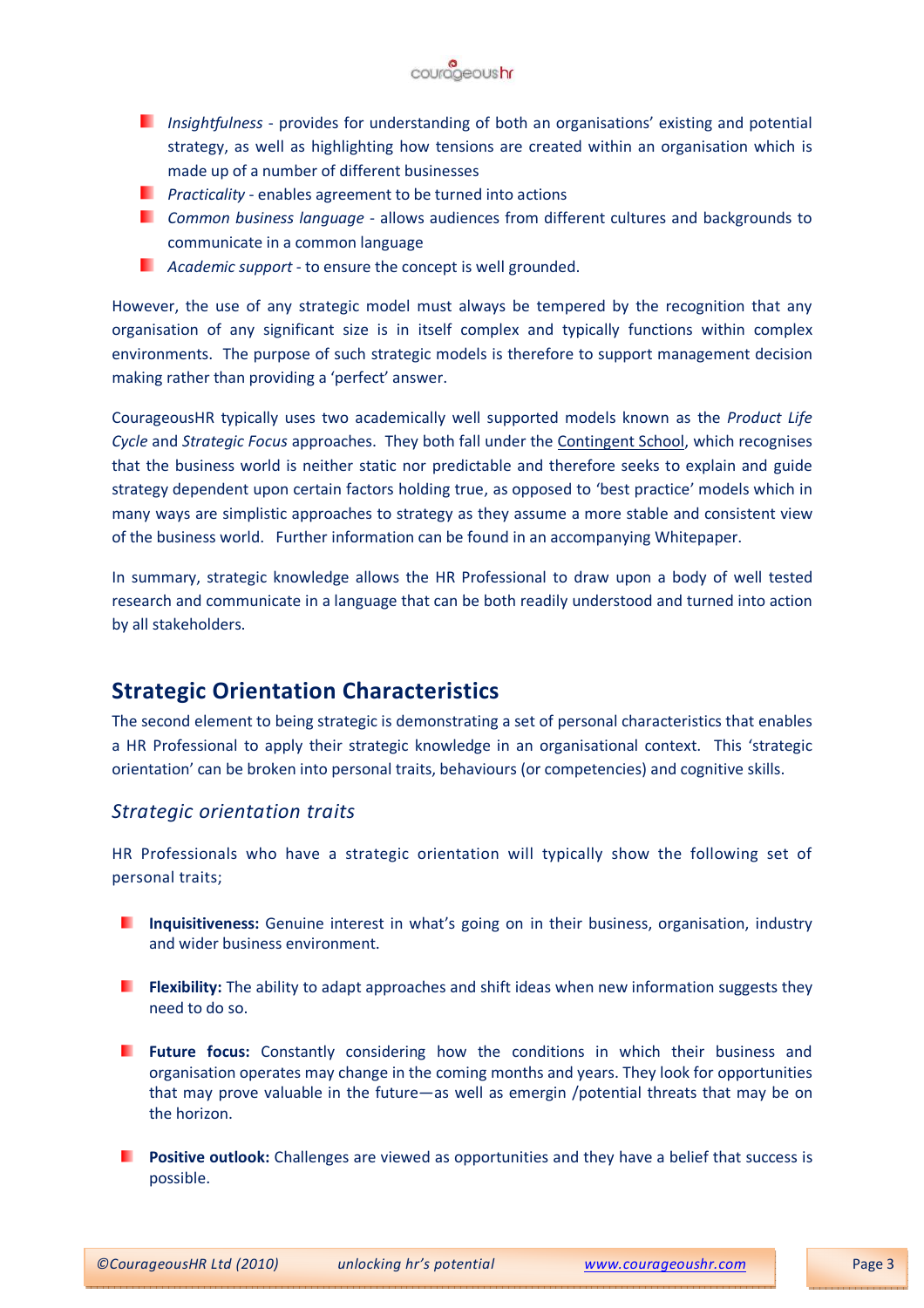

- **Denness:** Welcome new ideas from their managers, peers, employees, and outside stakeholders such as customers, suppliers, and business partners. They take criticism well and do not react in a defensive manner.
- **Breadth:** Continually work to broaden their knowledge and experience in able to see connections and patterns across seemingly unrelated fields of knowledge.

In addition, HR Professionals also need to demonstrate specific behaviors and attitudes, which we have grouped into a meta-competency called strategic orientation competency.

#### Strategic Orientation Competency

At CourageousHR we define the strategic orientation competency as;

The ability to think beyond their own area. Strategic thinking can be applied to a function or process, a product and market, a business unit or a corporate entity involving various businesses. This competency requires complex thinking abilities, incorporating both analytical and conceptual abilities.

- $Low levels$  They know their own area and can define opportunities for long-term change or development.
- **Moderate levels They develop strategies from within functional or corporate strategies.**
- $\blacksquare$  High levels They create new, long-term vision for complex organizations.

Detailed on the following page is a summary of the Strategic Orientation Competency

For a HR Professional to have a strategic orientation they need to:

- **Seek other people's opinions**
- **Ask questions and challenge assumptions about how the world works**
- I Identify the forces driving their business and organisation's performance and think about how to improve that performance
- $\blacksquare$  Watch what the competition does and try to understand why
- **Understand their customers and what they value**
- $\blacksquare$  Stay up to date on developments occurring in their business, in other groups in the organisation and in their industry overall
- **D** Continually develop their knowledge by reading books, magazines, and industry reports; attending seminars; and talking with experts

Finally, HR professionals also need to demonstrate specific thinking skills to be able to apply their strategic knowledge, traits and competencies.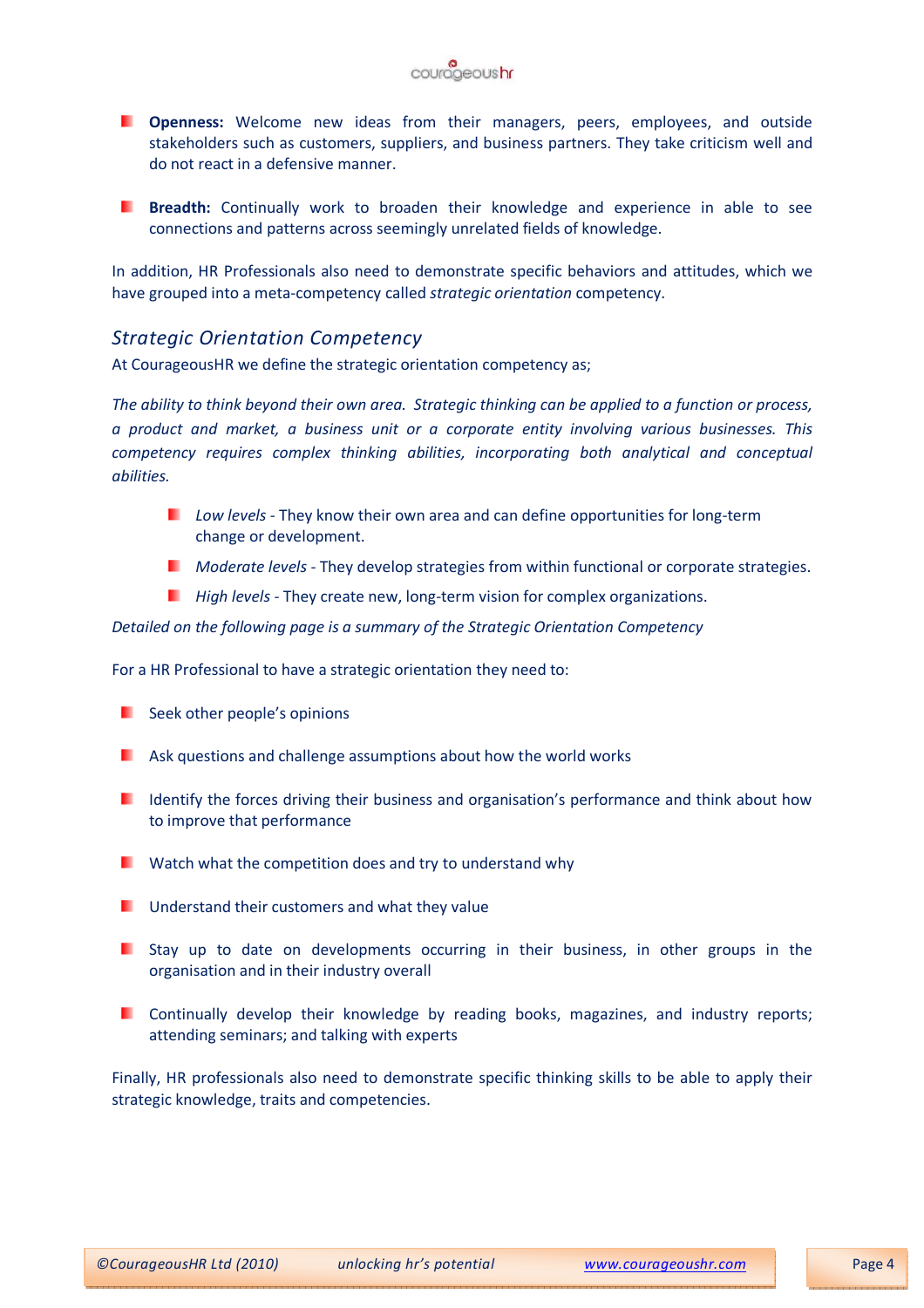

#### An organisational competency template

Outlined below is a description of the Strategic Orientation competency.

| <b>Competency</b><br><b>Level</b>                                                                                         | <b>Discovery</b>                                                                                                                                                                                                       | <b>Understand</b>                                                                                                                                                                                                                                                               | <b>Perform</b>                                                                                                                                                                                                                                                                                                        | <b>Mastery</b>                                                                                                                                                                                                                                                                                                                                                                                                                                    |
|---------------------------------------------------------------------------------------------------------------------------|------------------------------------------------------------------------------------------------------------------------------------------------------------------------------------------------------------------------|---------------------------------------------------------------------------------------------------------------------------------------------------------------------------------------------------------------------------------------------------------------------------------|-----------------------------------------------------------------------------------------------------------------------------------------------------------------------------------------------------------------------------------------------------------------------------------------------------------------------|---------------------------------------------------------------------------------------------------------------------------------------------------------------------------------------------------------------------------------------------------------------------------------------------------------------------------------------------------------------------------------------------------------------------------------------------------|
| <b>Strategic</b><br>orientation                                                                                           | <b>Understand</b><br>organisational and<br>competitive market<br>environment                                                                                                                                           | <b>Work activity</b><br>contributes to<br>strategic direction                                                                                                                                                                                                                   | <b>Improve overall</b><br>competitive edge                                                                                                                                                                                                                                                                            | Set a climate for<br>future growth                                                                                                                                                                                                                                                                                                                                                                                                                |
| <b>Understanding</b><br>of the<br>organization<br>and external<br>environment to<br>make sound<br>commercial<br>judgments | r<br>Understand<br>own<br>contribution to<br>business<br>objectives<br>Understand<br>y<br>market trends<br>and<br>developments<br>y<br>Understand<br>current<br>business and<br>organisation<br>strategic<br>direction | ø<br>Demonstrate<br>understanding<br>of impact of<br>own work<br>activity on<br>business and<br>organisation<br>strategy<br>Understand the<br>y.<br>drivers for<br>business and<br>organisation<br>Provide input to<br>ø<br>business<br>strategy on own<br>area of<br>expertise | Maintain a<br>o a<br>broad overview<br>of organisation<br>needs and<br>commercial<br>activities across<br>related<br>functions<br>y<br>Recommend<br>action to<br>maintain<br>competitive<br>edge in light of<br>market trends<br>and<br>development<br>×<br>Assist is the<br>development of<br>business<br>strategies | ×<br>Forecast market<br>development<br>trends and how<br>they impact on<br>the company<br>Formulates<br>g.<br>business<br>strategies<br>y<br>Apply breadth of<br>experience and<br>knowledge to<br>guide/direct<br>organisation<br>strategic<br>decisions<br>y<br>Continually<br>compare progress<br>against other<br>industry leaders<br>to ensure<br>competitive edge<br>Develop strategic<br>×<br>alliances that are<br>mutually<br>beneficial |

### Strategic Orientation cognitive skills

The last element in the set of personal characteristics that enables a HR Professional to apply their strategic knowledge is cognitive skills. These thinking abilities allows an individual to use their traits and competencies and apply them to an organsiational envirnonment. Examples of such cognitive skills include being able to: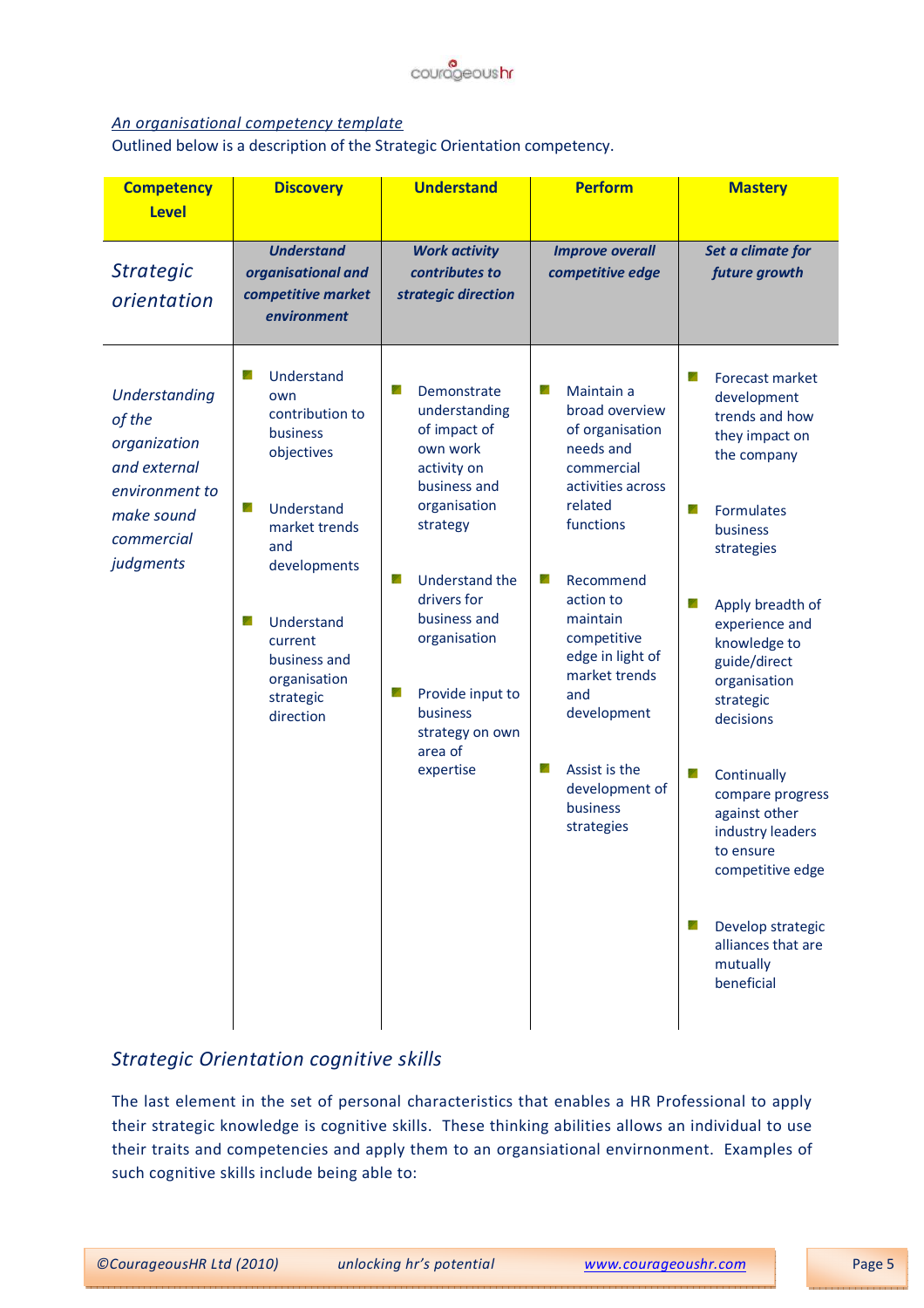

- **D** Objectively analyse a situation and evaluate the pros, cons and implications of any course of action
- **F** Grasp abstract ideas and put the "pieces" together to form a coherent picture
- **Confidence a** wide range of options, visualise new possibilities and formulate fresh approaches to their work
- **Factor in 'hunches' into decision making without allowing those hunches to dominate the final** outcome
- **Understand the cause-and-effect linkages among the many elements that make up a system**  $$ whether the system is their business, team or organisation, or a project or process.

Cognitive skills turn traits and competencies into action.

#### Strategic Orientation characteristics summary

The second element to 'being strategic' is having a set of personal characteristics – what we refer to as traits, competencies and cognitive skills – that drives HR Professionals to look beyond their immediate role / objectives and seek to understand and apply their knowledge in a proactive manner for the good of the organisation.

## Strategic Planning and Implementation Process

The third element to 'being strategic' is recognising that there is a process that leads to a strategy being formulated and then implemented. Rarely formalised in small to mid sized organisations, most senior leaders of any organisation would however recognise the steps taken to arrive at a "pattern or plan that integrates an organisation's major goals, policies and action sequences into a cohesive whole".

The planning process outlined below is a typical example (unit = business);

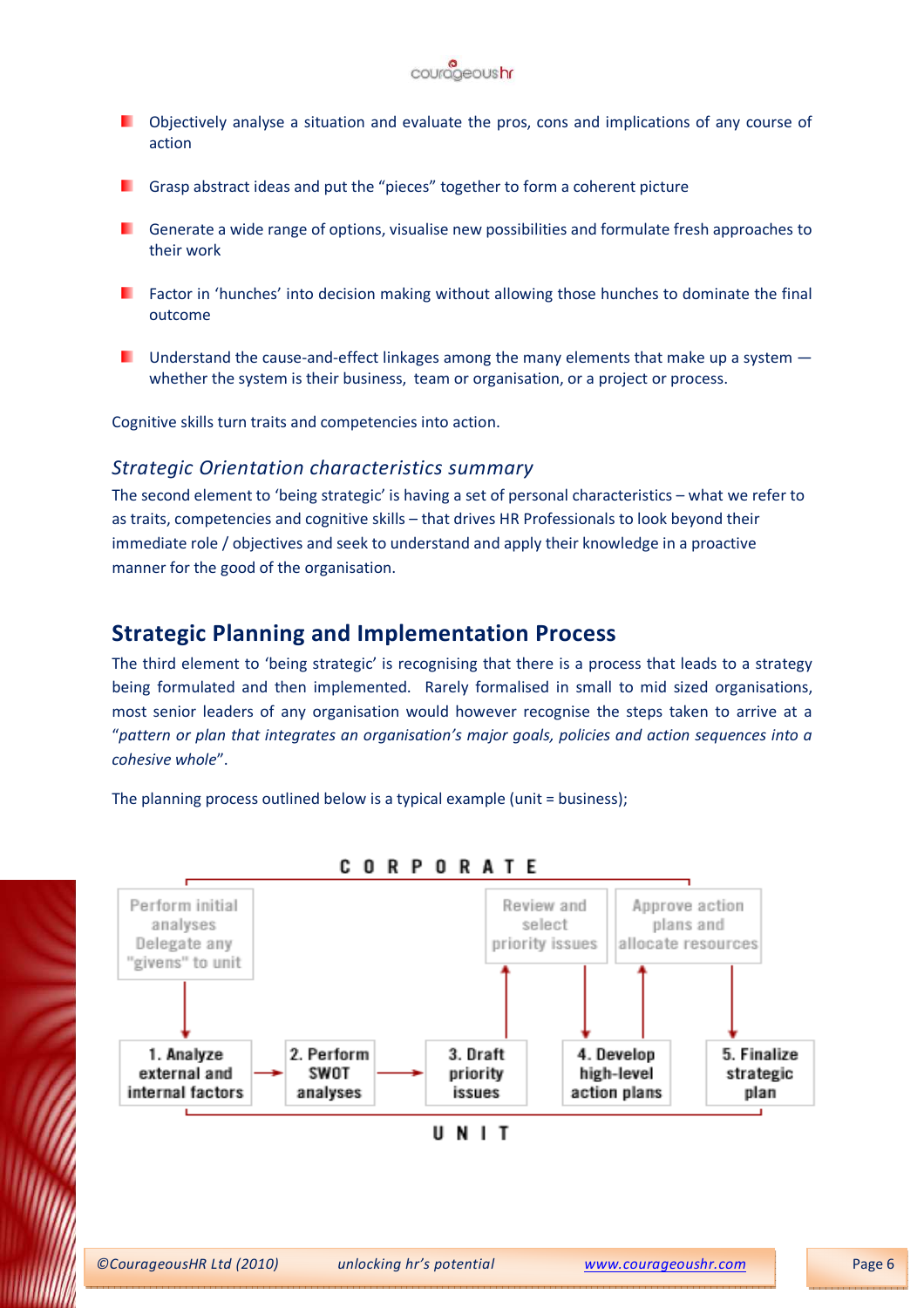

For CourageousHR, HR can be involved in the strategic planning and implementation process at three points;

- **Planning (stages 1 and 2 above)**
- Development (stages 3 to 5)
- **I** Implementation

#### Planning Stages

HR can add a unique contribution through;

- **Having access to unique data** 
	- **E** Competitor knowledge based on recruitment, compensation analysis and sharing data with fellow HR professionals in the industry and third party recruiters
	- **E** Capability knowledge of the organisations talent based on development and training plans
- **Bringing a unique perspective** 
	- Access to all parts of the organisation, able to perceive the inter-relationships, strengths and weaknesses
- $\blacksquare$  Technical knowledge of the strategic process
	- **K** Knowledge of basic strategic models
	- **E** Understanding of the importance of a common language and framework

#### Developing Stages

HR can add a unique contribution through;

- $\blacksquare$  Technical knowledge of change management
	- **Understanding of the importance of the foundations of strategy values and** culture
	- **E** Change management awareness, knowledge and skills
- $H$  HR experience
	- **Proficient at knowing how to use engagement 'levers' e.g. reward, recognition,** group dynamics
- **Risk mitigation** 
	- y Understand the regulatory, cultural and marketplace risks of alternatives

#### Implementing Stage

HR can add a unique contribution through;

- **Technical knowledge** 
	- **Able to support the process, but differentiate between 'People' and 'HR'** strategy
	- **A** Awareness of the timeframes involved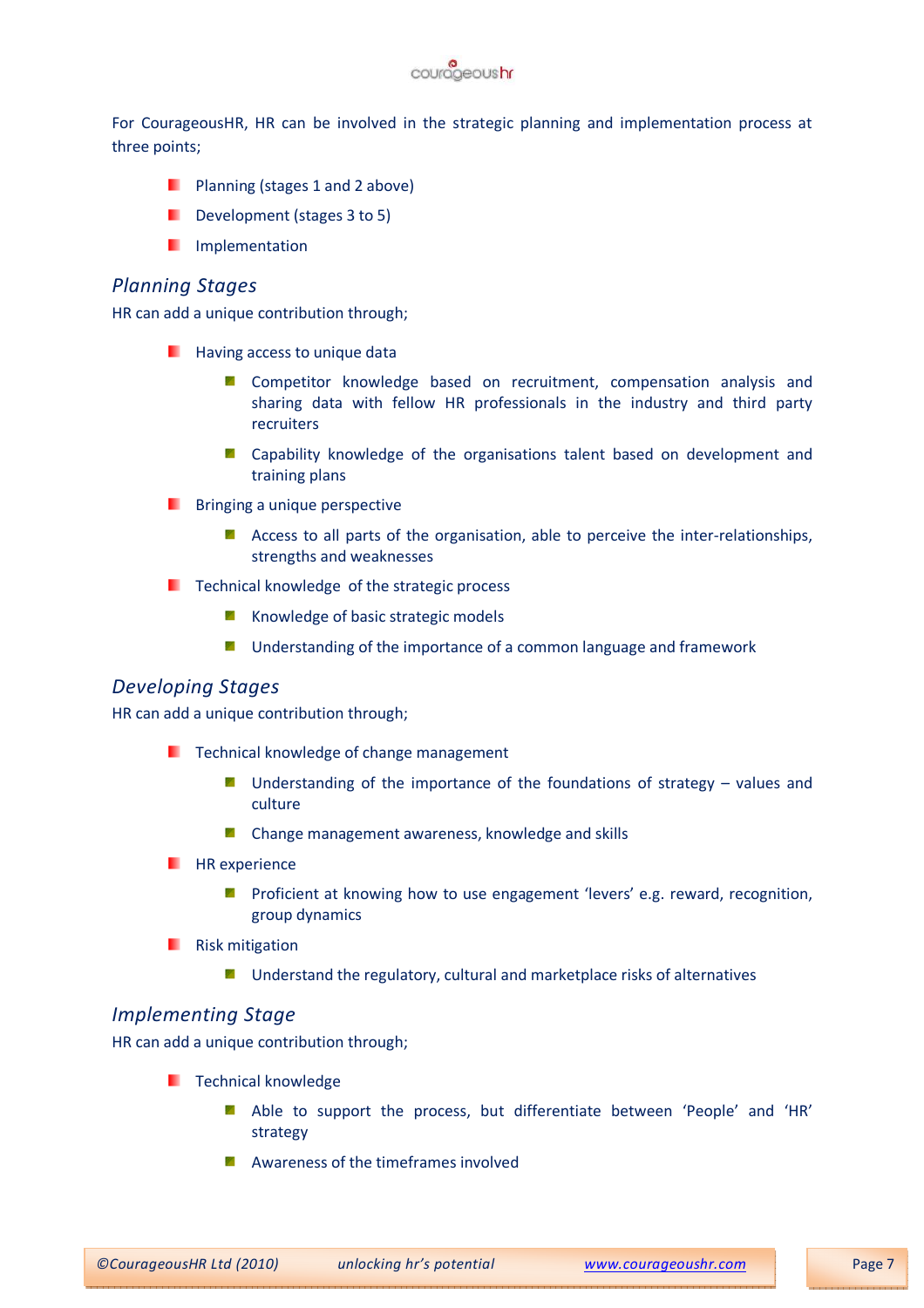

**Model best practice** 

- gn. By undertaking key aspects e.g. recruiting, developing and exiting appropriate employees
- Through supporting the implementation process
- **T** Through becoming an HR Partner community with the organisation
- **Neasurement** 
	- $\blacksquare$  By defining metrics in advance
	- **By celebrating success and learning from mistakes**

For further information on how HR could be measured against each potentially unique contribution, please see the appropriate Whitepaper.

#### Strategic Process Summary

The final element of 'being strategic' is being involved in the strategic planning and implementation process. HR can add potentially unique contributions at every stage.

## Linking Business Strategy to HR Deliverables

The final section of this Whitepaper is to show how an organisations business strategy can be linked to HR Deliverables. Creating the link between what HR delivers and business objectives is a key step to building credibility for both HR professionals and the HR Community. It is a process that enables HR to both measure and communicate its successes (and failures).

One of the greatest failings of organisations is not the lack of a business strategy but the failure to implement the one they have got. As People (employees) implement strategies, the organisational secret is to translate the business strategy into personal objectives. In order to do this, the business strategy needs to be broken into a people strategy, which in turn can be subdivided into team/function strategies and finally into individual objectives. This can be shown as follows;

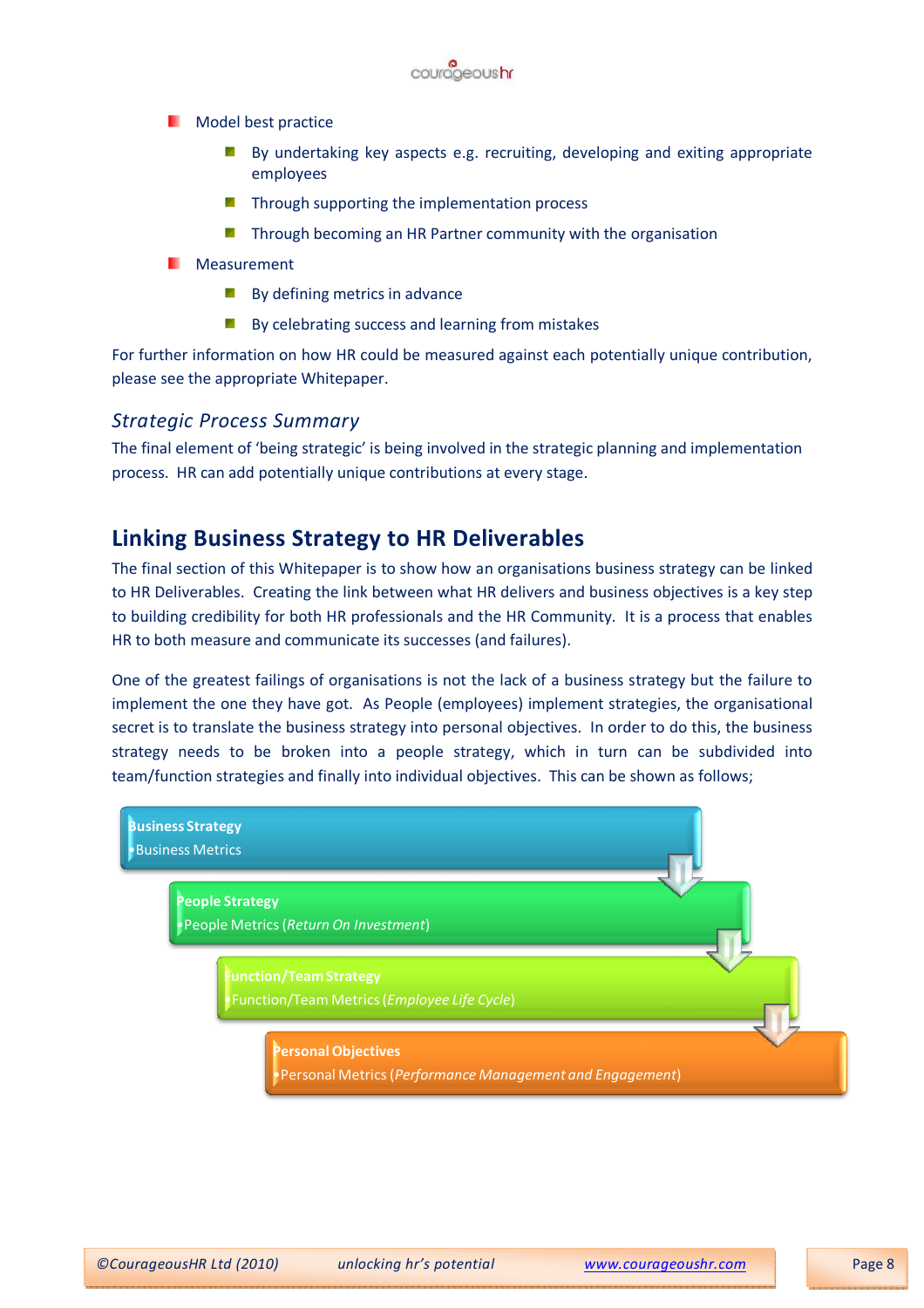

Typical business strategies and potential links are outlined below. Note that there are single direct relationships and that any one of the HR Function strategies might support an identified People strategy and any one People strategy might support one (or more) Business strategy.

Also note that the link to Personal Objectives is not highlighted. This and further detail of how to link Business strategy to People and HR strategies are the subject of another Whitepaper.

| <b>Business Strategies</b>                                | <b>Business Measures</b>               | <b>People Strategies</b>                                                                             | <b>People Measures</b><br>(Employee ROI)*        | <b>HR Function /</b><br><b>Team Strategies</b> | <b>Function / Team</b><br><b>Measures</b> *                                                                                                                 |
|-----------------------------------------------------------|----------------------------------------|------------------------------------------------------------------------------------------------------|--------------------------------------------------|------------------------------------------------|-------------------------------------------------------------------------------------------------------------------------------------------------------------|
| Core businesses -<br>increase sales and<br>decrease costs | Revenue / profit<br>growth             | Ability to meet<br>customer demand,<br>greater market<br>share                                       | <b>Improved</b><br><b>Productivity</b>           | <b>Entry (Resourcing)</b>                      | <b>Cost per hire</b><br><b>Speed of hire</b><br><b>Customer</b><br>satisfaction<br><b>Quality of hire</b>                                                   |
| Introduce new<br>products / services                      | <b>Working capital</b>                 | Lower employee<br>hiring costs,<br>increased talent<br>retention                                     | <b>Increased revenues</b>                        | <b>Training</b>                                | <b>Performance</b><br><b>Retention</b><br><b>Employee</b><br>engagement                                                                                     |
| <b>Attract new</b><br>customers                           | <b>Cost of capital</b>                 | <b>Reduce business</b><br>risks through talent<br>retention and<br>positive employee<br><b>brand</b> | <b>Decreased costs</b><br>e.g. employee<br>brand | <b>Development</b>                             | <b>Retention</b><br><b>Achievements</b><br>(salary, promotion)<br><b>Employee</b><br>engagement<br><b>Employee</b><br>satisfaction<br><b>Employee brand</b> |
| Acquire and /or<br>merge with<br>competitors              | <b>CAPEX</b>                           | Reduce the cost of<br>growth through use<br>of talent                                                | <b>Increased process</b><br>efficiency           | <b>Reward and</b><br>recognition               | <b>Retention</b><br><b>Achievements</b><br>(salary, promotion)<br><b>Employee</b><br>engagement<br><b>Employee</b><br>satisfaction<br><b>Employee brand</b> |
| Open new sites /<br>locations /<br>countries              | <b>Competitive</b><br><b>Advantage</b> | Create a distinct<br>employee brand<br>through talent<br>attraction and<br>strategic<br>deployment   | <b>Sustained Profits</b>                         | Exit                                           | Outcomes e.g.<br>legal claims,<br>complaints<br><b>Process efficiency</b><br><b>Employee brand</b>                                                          |
| Change strategic<br>focus                                 | <b>Stock price</b>                     | Increase investor<br>confidence through<br>systematic and<br>proactive talent<br>management          | <b>Productivity</b><br>increased over<br>time    | General / risk<br>mitigation                   | As above but<br>compared to norm<br>groups                                                                                                                  |

\* ROI / Employee Life Cycle

- **E** Statistically, employee ROI metrics are often best used as aggregate measures
- . Employee life cycle metrics are often better indicators at a Team / Function level as the line manager has greater control over the outcomes
- **I** While there are very strong links between employee ROI and employee life cycle measures, the emphasis should be on the context in which they are being used e.g. training, recognition

It is important to note that while Business Strategy can be linked to Human Resources Deliverables (and therefore potentially measured), this is very different to 'adding strategic value'. How Human